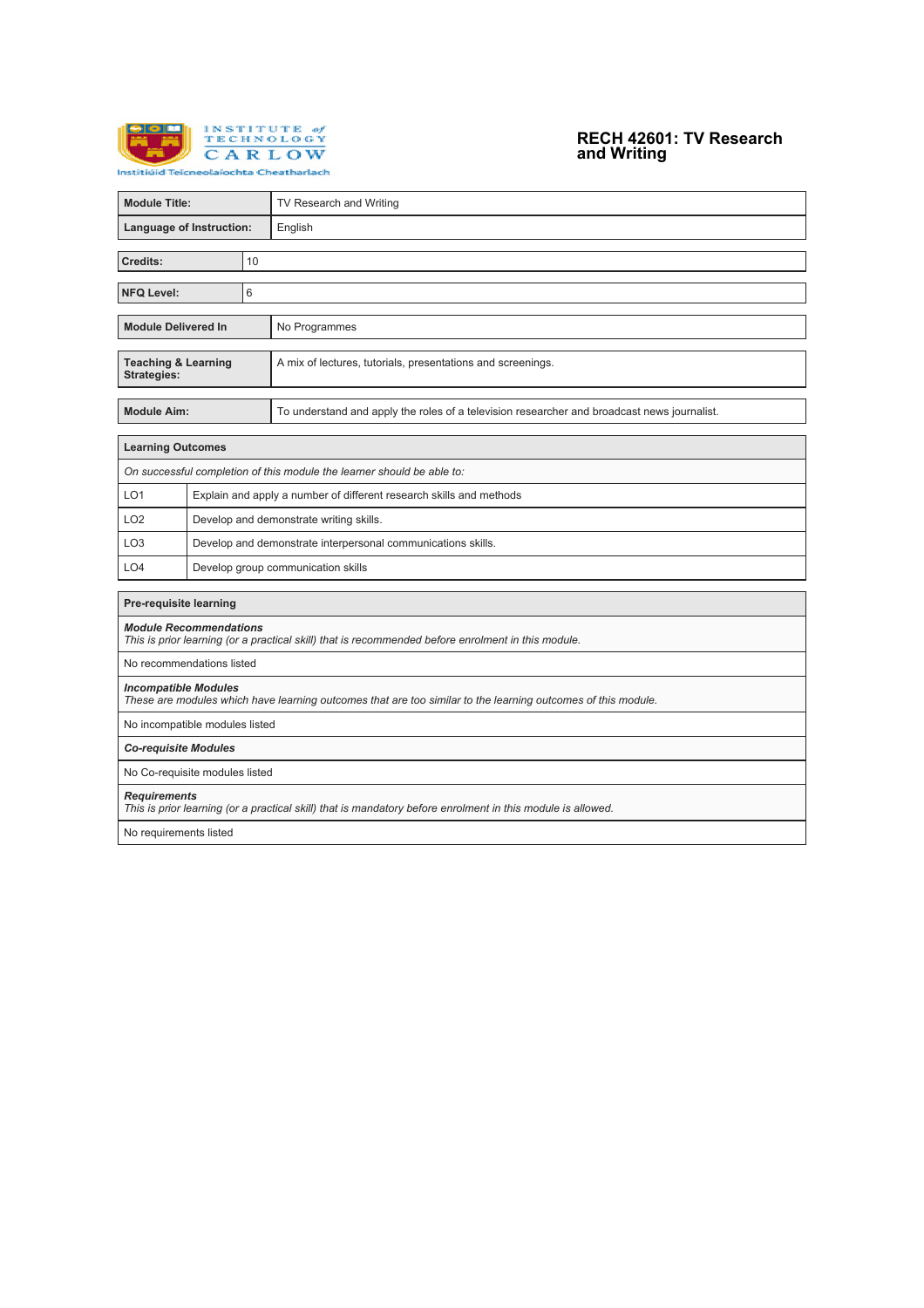

## **RECH 42601: TV Research and Writing**

## **Module Content & Assessment**

### **Indicative Content**

#### **Factual TV**

1. Originating stories. 2. Identifying contributors. 3. The pre-interview. 4. Pitching a story/contributor at an editorial meeting. 4. Booking<br>contributors. 5. Writing a brief. 6. Sourcing archive material. 7. Identifying

**News & Current Affairs**<br>Research for news & current affairs stories. Verifying sources and news stories. Planning & writing news & current affairs stories. Treatment<br>of stories. Writing to pictures. News audiences.

| <b>Assessment Breakdown</b> | $\frac{0}{0}$ |
|-----------------------------|---------------|
| Project                     | $160.00\%$    |
| Practical                   | 40.00%        |

| <b>Continuous Assessment</b>                                           |                      |                 |                    |  |  |  |  |
|------------------------------------------------------------------------|----------------------|-----------------|--------------------|--|--|--|--|
| <b>Assessment Description</b>                                          | Outcome<br>addressed | $%$ of<br>total | Assessment<br>Date |  |  |  |  |
| Pitching stories                                                       | 1,2,3,4              | 30.00           | Ongoing            |  |  |  |  |
| Research and write research briefs for various genres                  | 1,2,3                | 30.00           | Ongoing            |  |  |  |  |
| Researching news & current affairs stories and writing to<br>pictures. | 1,2,3,4              | 40.00           | Ongoing            |  |  |  |  |
|                                                                        |                      |                 |                    |  |  |  |  |
|                                                                        |                      |                 |                    |  |  |  |  |
|                                                                        |                      |                 |                    |  |  |  |  |
|                                                                        |                      |                 |                    |  |  |  |  |
|                                                                        |                      |                 |                    |  |  |  |  |

No End of Module Formal Examination

**ITCarlow reserves the right to alter the nature and timings of assessment**